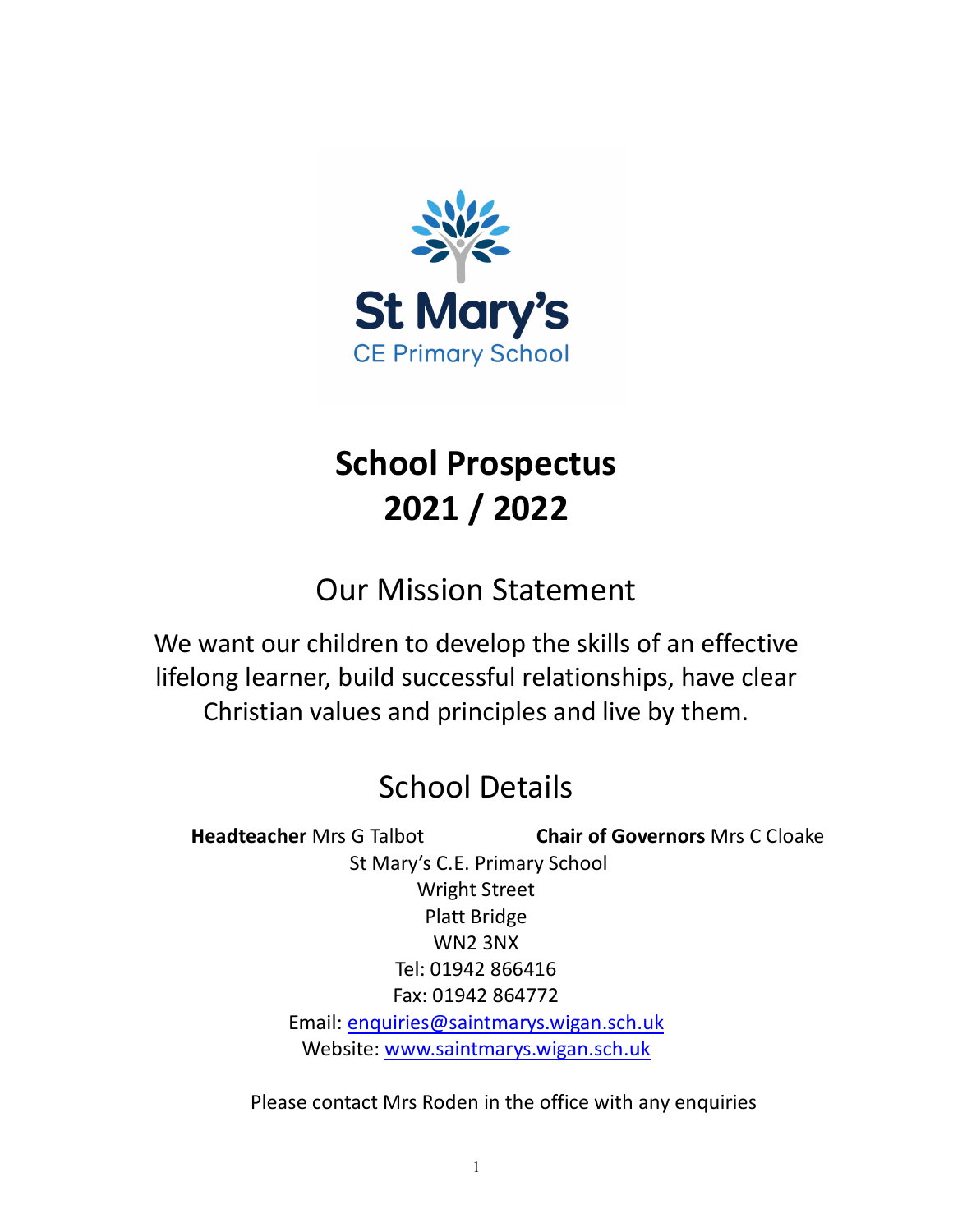Parents are invited to attend an Open Evening held in November every year. You are welcome to make an appointment to visit the school at any other time by telephoning Mrs Roden or calling in personally.

There will be a meeting for all new parents and children in the Summer Term 2021, which will be followed by a series of 'getting to know you' sessions within the Reception class.

The school will write to all parents with the details.

### **Admissions Policy**

The school's standard number for admissions is 45. If numbers exceed this figure the Local Authority will consider applications on the following criteria:

- 1. Children with a statement of Special Educational Need which names the school.
- 2. Children in Public Care.
- 3. Children whose older brothers or sisters attend the school and who will be there at the time of admission.
- 4. Other children living closest to the school. Distance is measured on an Ordnance Survey map in a straight line.

**The school is a Voluntary Controlled Church of England Primary School for children from 4 plus to 11 years. In September 2021 it is expected that there will be 240 pupils on roll.**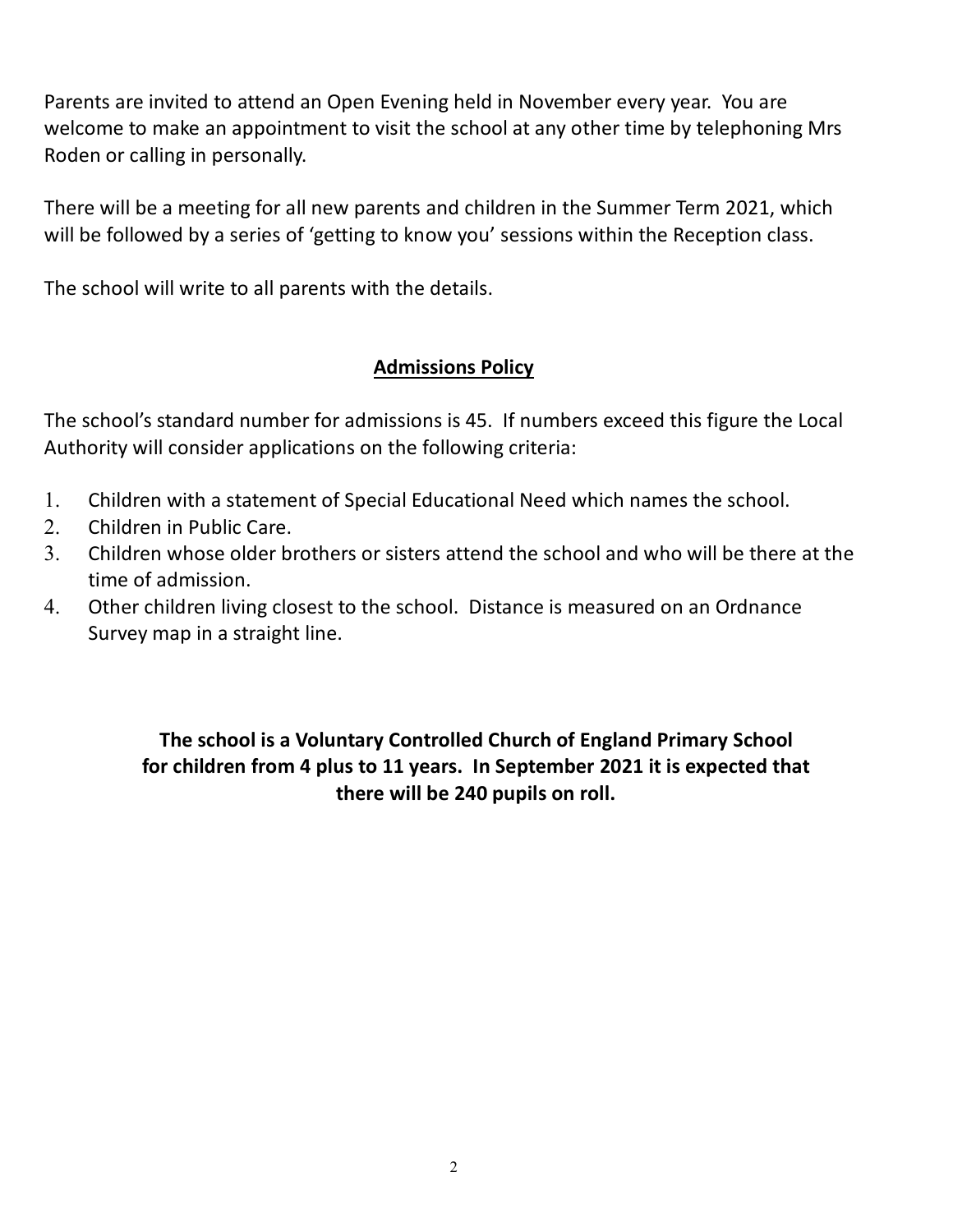## **HOLIDAY LIST 2021-22**

#### **AUTUMN TERM**

| <b>Staff Training Day</b>            |                          | Friday 3 September 2021                                     |
|--------------------------------------|--------------------------|-------------------------------------------------------------|
| School opens                         |                          | Monday 6 September 2021                                     |
| School closes for half term          | $\overline{\phantom{a}}$ | Friday 22 October 2021                                      |
| School reopens                       |                          | Monday 1 November 2021                                      |
| <b>School closes for Christmas</b>   |                          | Friday 17 December 2021                                     |
| <b>SPRING TERM</b>                   |                          |                                                             |
| School opens                         |                          | Tuesday 4 January 2022                                      |
| <b>Staff Training Day</b>            | -                        | Friday 21 January 2022                                      |
| School closes for half term          |                          | Friday 18 February 2022                                     |
| School reopens                       |                          | Monday 28 February 2022                                     |
| <b>School closes for Easter</b>      |                          | Friday 1 April 2022                                         |
| <b>SUMMER TERM</b>                   |                          |                                                             |
| School opens                         |                          | Tuesday 19 April 2022                                       |
| School closes for half term          |                          | Friday 27 May 2022                                          |
| <b>Bank Holiday Platinum Jubilee</b> |                          | Thursday 2 <sup>nd</sup> & Friday 3 <sup>rd</sup> June 2022 |

- 
- 
- 
- 
- School reopens **1988** Monday 6 June 2022
- Staff Training Day **Calcular Contract Contract Contract Contract Contract Contract Contract Contract Contract Contract Contract Contract Contract Contract Contract Contract Contract Contract Contract Contract Contract Cont**
- School closes for Summer Thursday 21<sup>st</sup> July 2022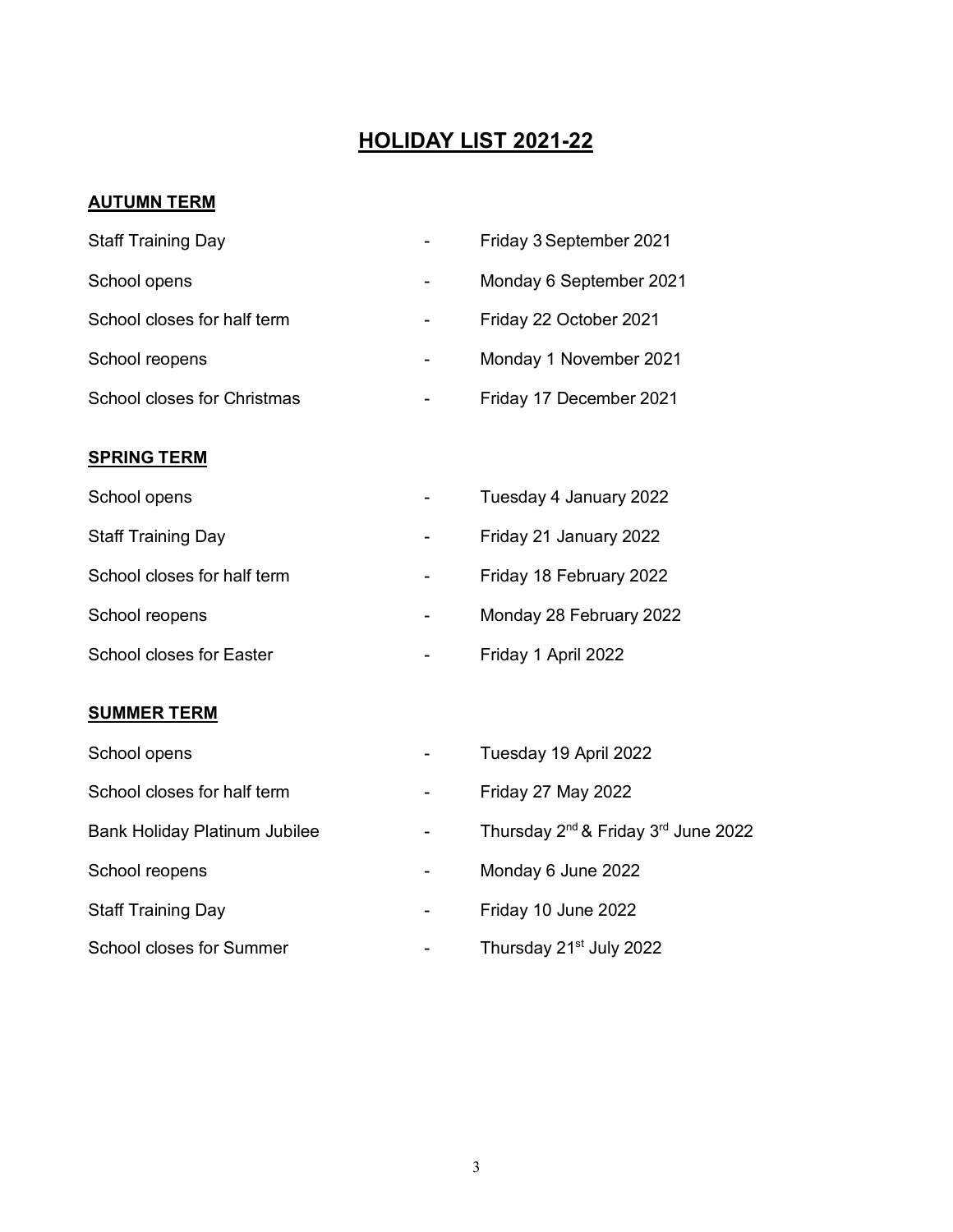#### **The School Day**

#### **Key Stage One**

Morning 8.50am - 11.45am (Break 10.30am - 10.45am)

Afternoon 12.45pm - 3.15pm (Break 2.00pm - 2.15pm)

#### **Key Stage Two**

Morning 8.50am - 12.15pm (Break 11.00am - 11.15am)

Afternoon 1.00pm - 3.15pm

## **Twinkle Toes Before and After School Care**

Twinkle Toes offer before and after school child care for children attending St Mary's.

The Breakfast Club is open from 8:00am and is a drop-in service, there is no need to book your child into the Breakfast Club, you can just turn up. The cost per morning session is just £2.00. The After School Club closes at 5:30pm and pupils need to be booked into this Club. For a full after-school session, the cost is £6.

Please contact Twinkle Toes on 01942 205189 to obtain an information pack.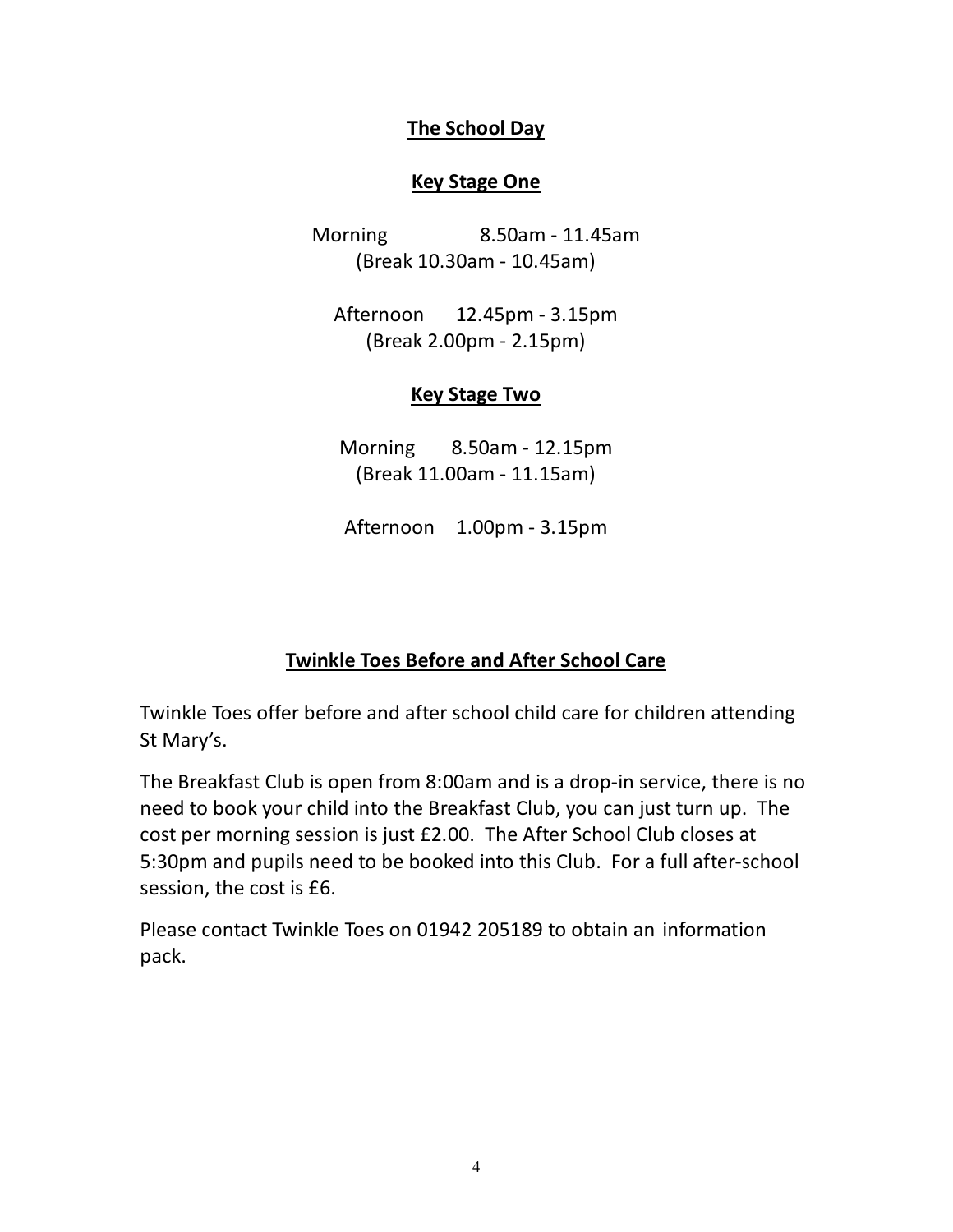### **School Trips**

Parents may be asked to make a voluntary contribution towards the cost of some trips for their child(ren). If the total of the voluntary contributions offered does not cover the cost and other sources of funding cannot be identified, it may be necessary to cancel the trip. Parents will always be offered the opportunity to pay for any trips on a weekly basis via a payment card. We have an online payment system called Arbor that makes it easier than ever to keep up to date.

## **Relationships and Sex Education**

Relationships education is now compulsory in all primary schools. Our curriculum is available on the website. We have delivered Personal, Social and Health Education (PSHE) as a core part of our curriculum offer for many years. The aim is to help young people make informed, reasoned and responsible choices in all aspects of their lifestyles. The sex education programme is delivered to Year 6 children as part of a wider programme around puberty. Some aspects of puberty are also taught to the Year 5 girls. Parents can withdraw their children from all or part of this course if they wish. You will be invited to preview these lessons in the summer term.

### **Wider Opportunities**

The school aims to provide a very wide range of opportunities for the children to enjoy. Extra-curricular activities in the past have included football, athletics, dance, running, art, dance workshops and art club. During the school day the pupils may work with a visiting artist, experience a drama workshop, watch a live theatre performance or work alongside a professional writer. All year 4 children will learn to play an instrument for a full year as part of our curriculum offer. They can choose to continue into year 5 in a small group at a reduced rate.

### **School Rules**

Behaviour is excellent at St Mary's. We have three expectations: be respectful, be ready and be safe. Our behaviour policy is focused on recognition that all children can show that they meet these expectations every week. Whist we do sanction poor behaviour, we praise in public and rebuke in private. Poor behaviour is dealt with in the first instance by the class teacher. The Pastoral Team are available to support children and staff when required and can provide advice for parents and carers if required. Extreme cases are referred to either the Deputy Head or the Headteacher.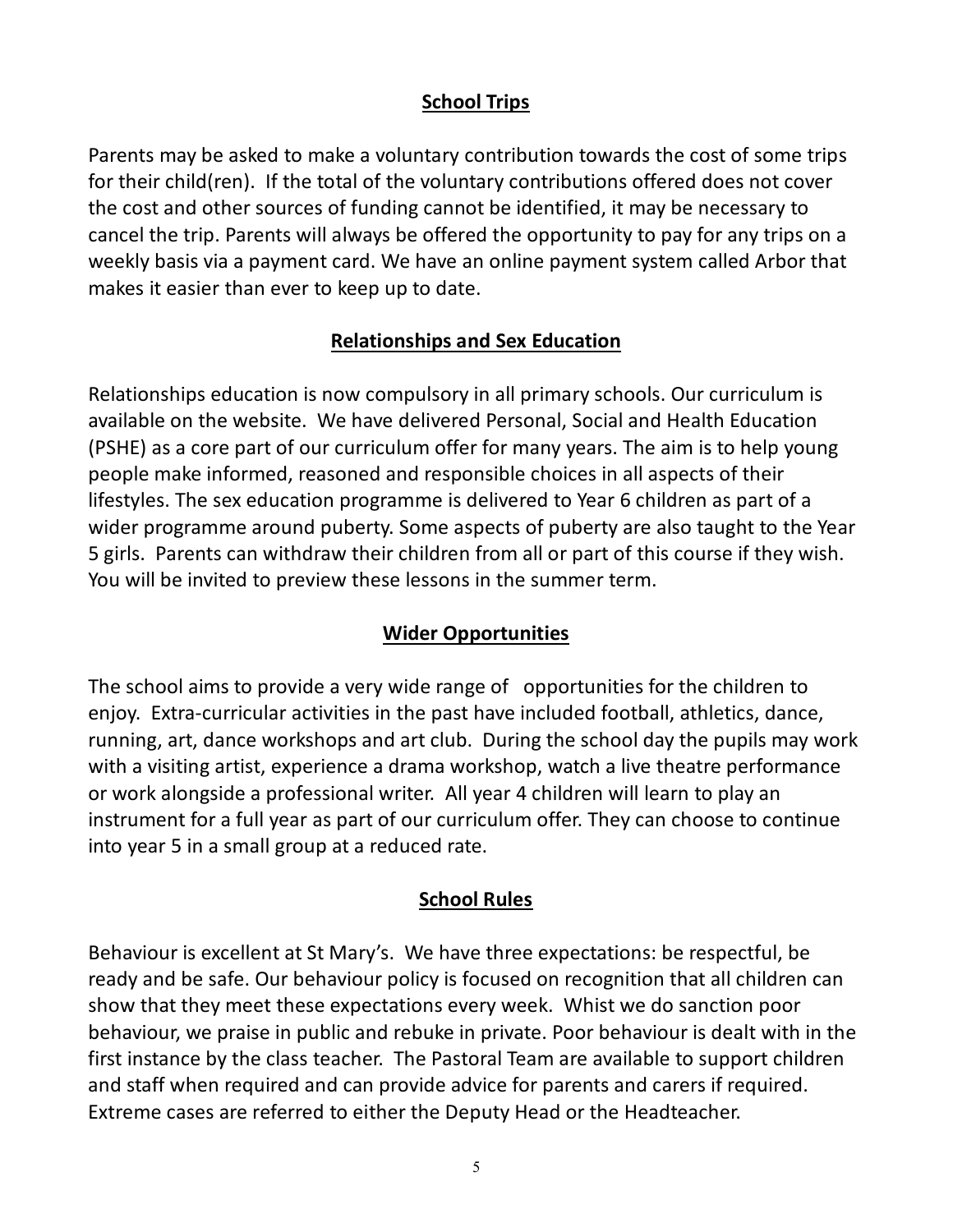#### **Inclusion**

Please see our Local Offer information on the website. Mrs Rachel Hydes is the Special Needs Co-ordinators, and in consultation with the Headteacher will be dealing with any children who have a Statement or are identified as having special educational needs in terms of the 1993 Education Act.

#### **Pastoral Care**

Class teachers are, in the first instance, responsible for pastoral care and are available to see parents by appointment. We will endeavour to see parents within 24 hours and if possible, the same day.

We have a small Pastoral Support Team who work across the school to support the social, emotional and behavioural welfare of children in school. Mrs Sharrock and Mrs Barrow are available before and after school or an appointment can be made to see them in the school day.

Support is available for children in the form of 1:1 mentoring, therapeutic group, therapeutic space, art therapy, nurture group and other activities.

Support for parents can include a chat, support to claim benefits, food bank referrals and parenting courses. They can also signpost to other services as necessary.

Miss Prescott is our Attendance Officer. She ensures that all children attend school and provides support and challenge where there are issues. She has access to a wide range of support for families if needed.

### **Healthy School Status**

St Mary's is a Healthy School. We try to encourage children to live healthy lifestyles through a varied curriculum and have re-designed our outside spaces to provide more opportunities during break times. Fruit is free to children in Key stage One and milk is offered for sale to all year groups. Children are provided with a plastic bottle in Reception which should be filled with fresh plain water and brought to school each day. Replacement caps and bottles are available.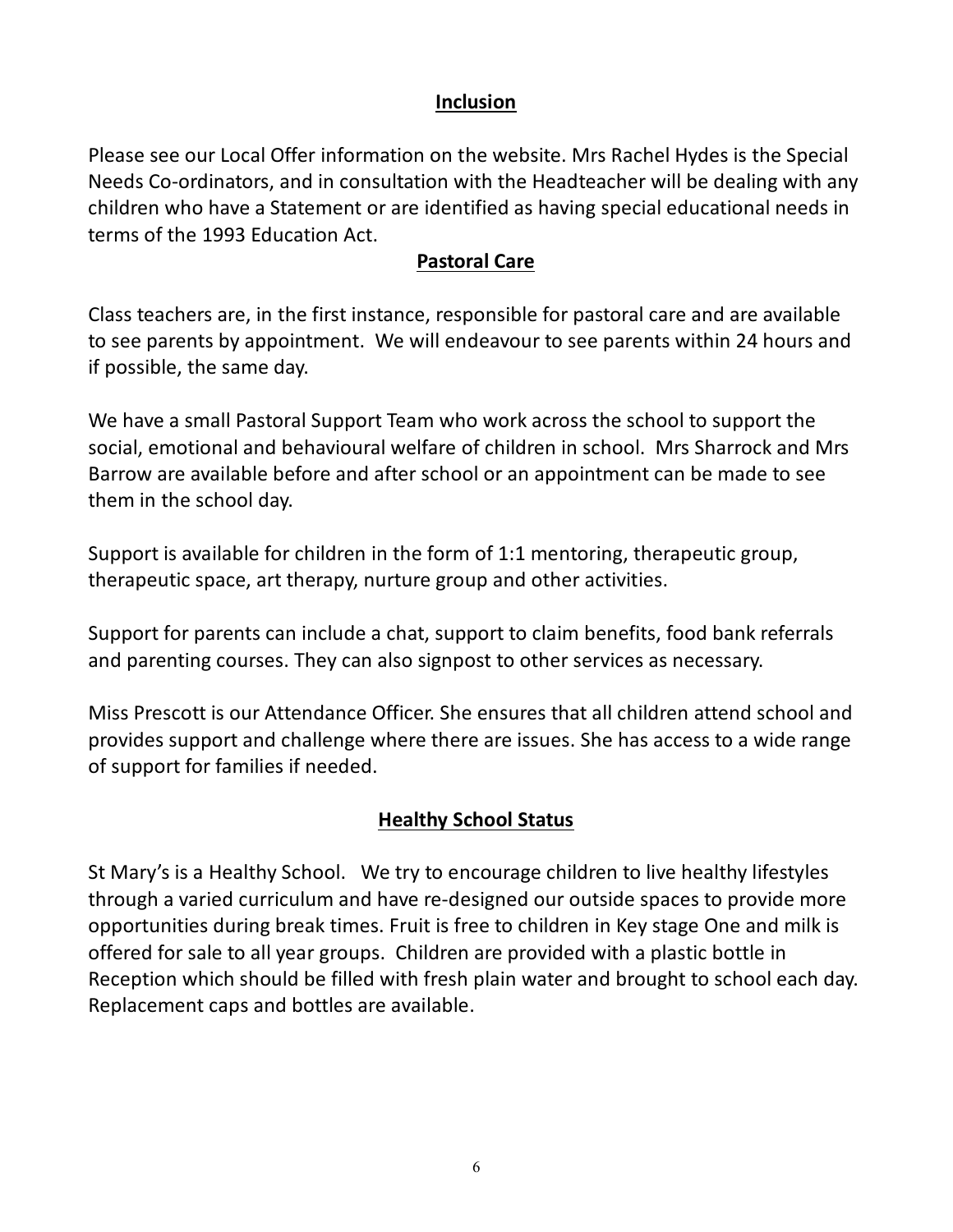## **Universal Free School Meals**

All children in Reception, Year 1 and Year 2 are automatically entitled to a free school meal every day. The children order their lunch via our online ordering system Live Kitchen. If you think you are entitled to Free School Meals benefit please still apply as this triggers the allocation of Pupil Premium money to the school for each child who is entitled. This forms a large part of our budget.

## **Anti-Bullying and Racial Awareness**

St Mary's has a zero-tolerance approach to bullying. Pupils are encouraged to report any form of bullying and take part in regular lessons to understand the many forms bullying may take. Anti-bullying work takes place across the curriculum, including in computing to try and ensure that all children have a strong understanding of how to keep themselves and others safe online. St Mary's does not tolerate any form of discrimination or bigotry. Differences between individuals are valued and celebrated. Our policies are regularly updated and are available to parents to read on our website.

## **Holidays in term time**

Regular school attendance is essential if your child is to maximise their educational opportunities. From September 2013, the Department for Education has amended legislation regarding school attendance. As a consequence, we are no longer allowed to authorise term time holidays. Therefore requests for holidays during term-time will not be authorised. An absence request form must be completed. If you require any further information, please visit the Department for Education website [www.education.gov.uk](http://www.education.gov.uk/)

#### **Absence Rates**

As the school year was disrupted in March 2020, then again in January 2021, we don't have the usual authorised and unauthorised figures here. We sincerely hope that the 2021/22 school year will be as uninterrupted as possible. In May 2021 our attendance was 96%.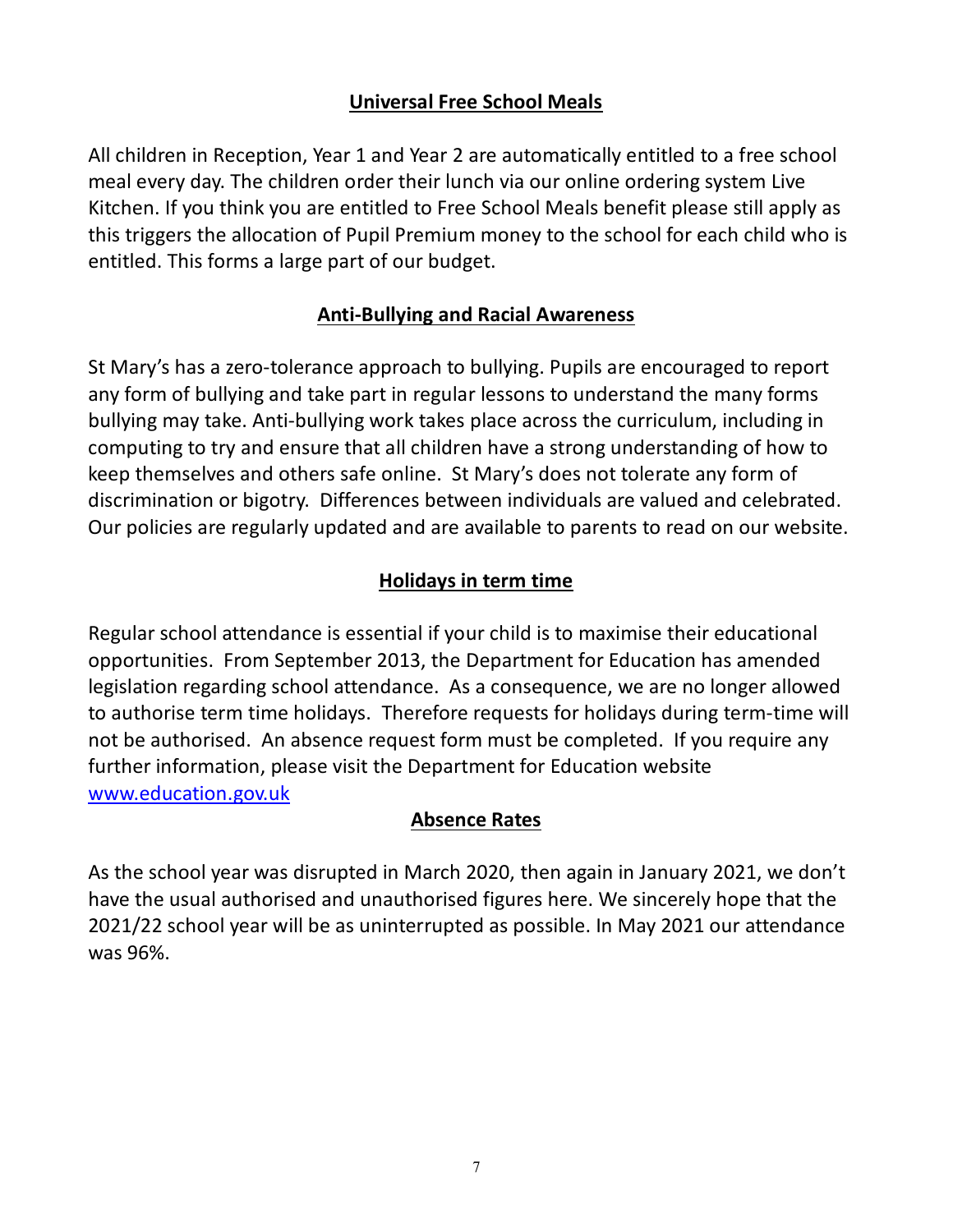#### **Pupil Routes**

In the year 2020 pupils leaving St Mary's C.E. Primary school went on to the following High Schools.

| The Byrchall High School           | 15  |
|------------------------------------|-----|
| Dean Trust Rose Bridge High School | 10  |
| The Deanery High School            | 12. |
| Golborne High School               | 1.  |
| <b>Hindley High</b>                |     |
| Westleigh High School              |     |

## **Complaints**

Any complaint should initially be addressed to the Headteacher. In the event of a problem remaining unresolved, the problem should be put fully into writing and sent to the Chair of the Governing Body. The matter will then be dealt with in accordance with the schools complaints procedure which is available on the website.

## **Religious Education**

As a Church of England primary school Religious Education is an important part of our curriculum. We follow Wigan's agreed syllabus and the scheme of the Liverpool diocese which is available for parents to view if you wish. Parents, who wish to do so, may withdraw their child from the Religious Education lesson. This must be notified to school in writing. Please contact Mrs Talbot if you have any issues around the curriculum. The RE curriculum is very different to worship and covers a wide range of religions.

## **Uniform**

The Governors expect all children to wear uniform. This consists of a white polo shirt or shirt, a navy sweater or cardigan and grey trousers or skirt. In summer the girls may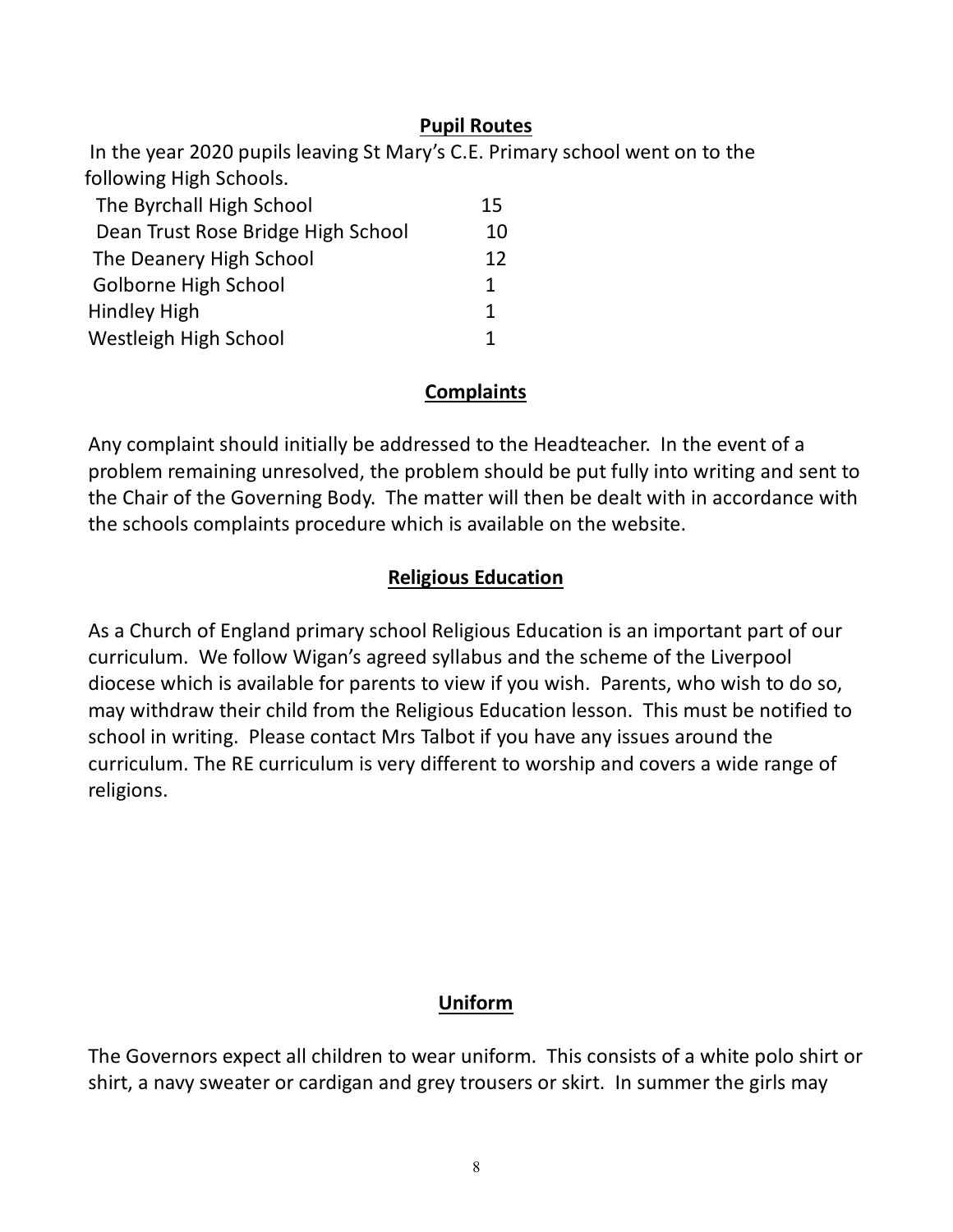wear a blue gingham dress if they wish.

Black shoes or black trainers should be worn. Multi-coloured trainers are unacceptable. Shoes with higher heels are not allowed to prevent slips and falls.

For health and safety reasons jewellery is not allowed. **Earrings must not be worn in school. Long hair should be tied back.** 

The school P. E. kit consists of blue shorts and a white t-shirt. As we wear PE Kit all day when the class does PE, it is important that your child has a pair of navy tracksuit bottoms and a navy hoodie or school jumper. **Branded clothing must not be worn**.

Our uniform, bearing the school logo is available through our Sportsline in Ashton, Impressions in Golborne, or Slater's in Wigan.

### **Collective Worship**

A Christian act of worship takes place daily within school. We view this as a very important part of our day and use the Church year as our guide. Parents may withdraw their child from the collective worship if they wish, but as the conduct of the school reflects the Church of England ethos, removal cannot insulate pupils from the religious life of the school.

The children will attend a Key Stage worship each week led by the Head or Deputy one of our local vicars. There are also two class worship sessions each week and a whole school celebration assembly on a Friday afternoon. Our worship takes place at 2.50pm each day.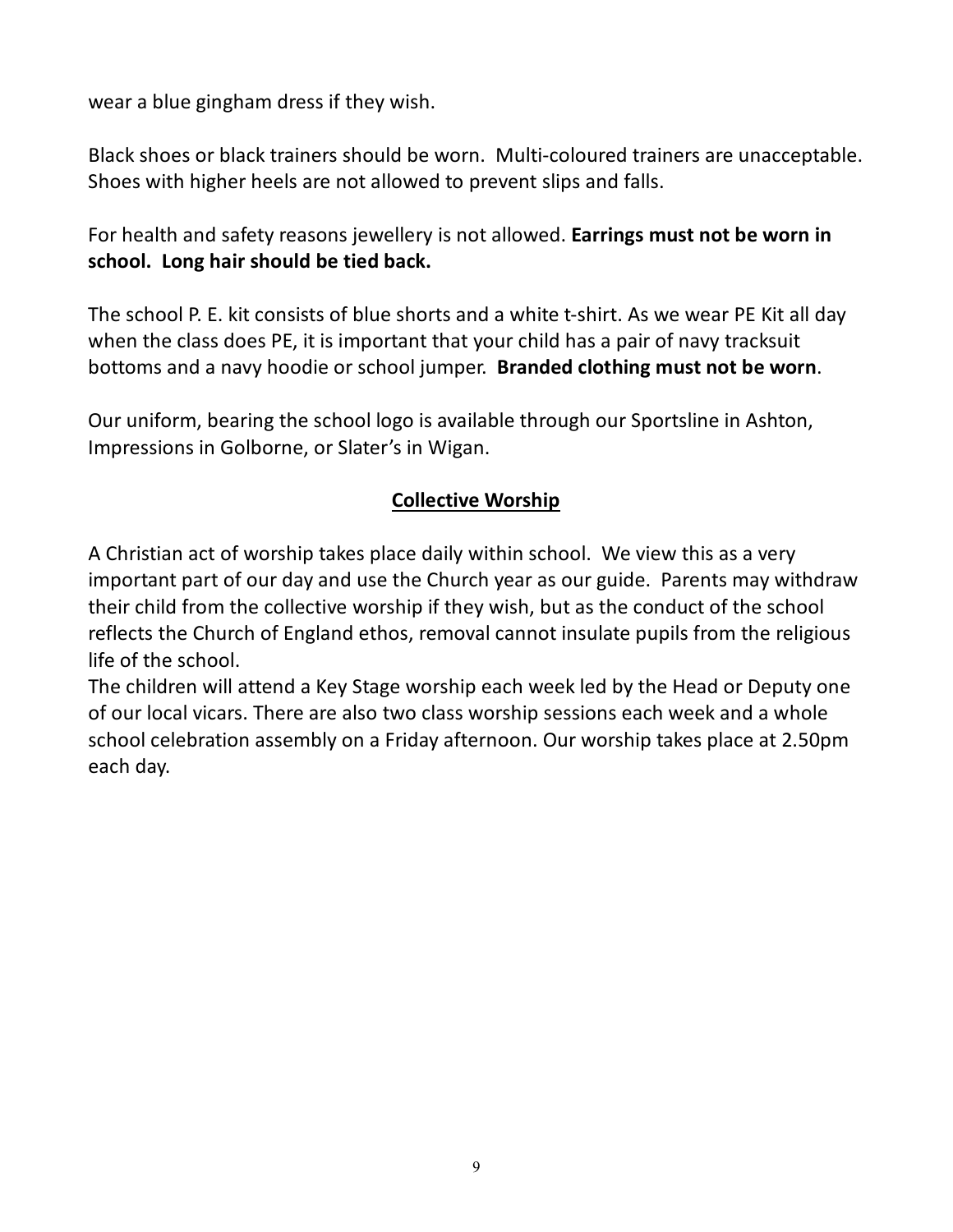#### **Notice**

The information contained in this prospectus was accurate at time of printing in May 2021. Changes may take place during the school year.

Inspection copies of any documents which are required to be made available by law can be arranged by contacting the school office.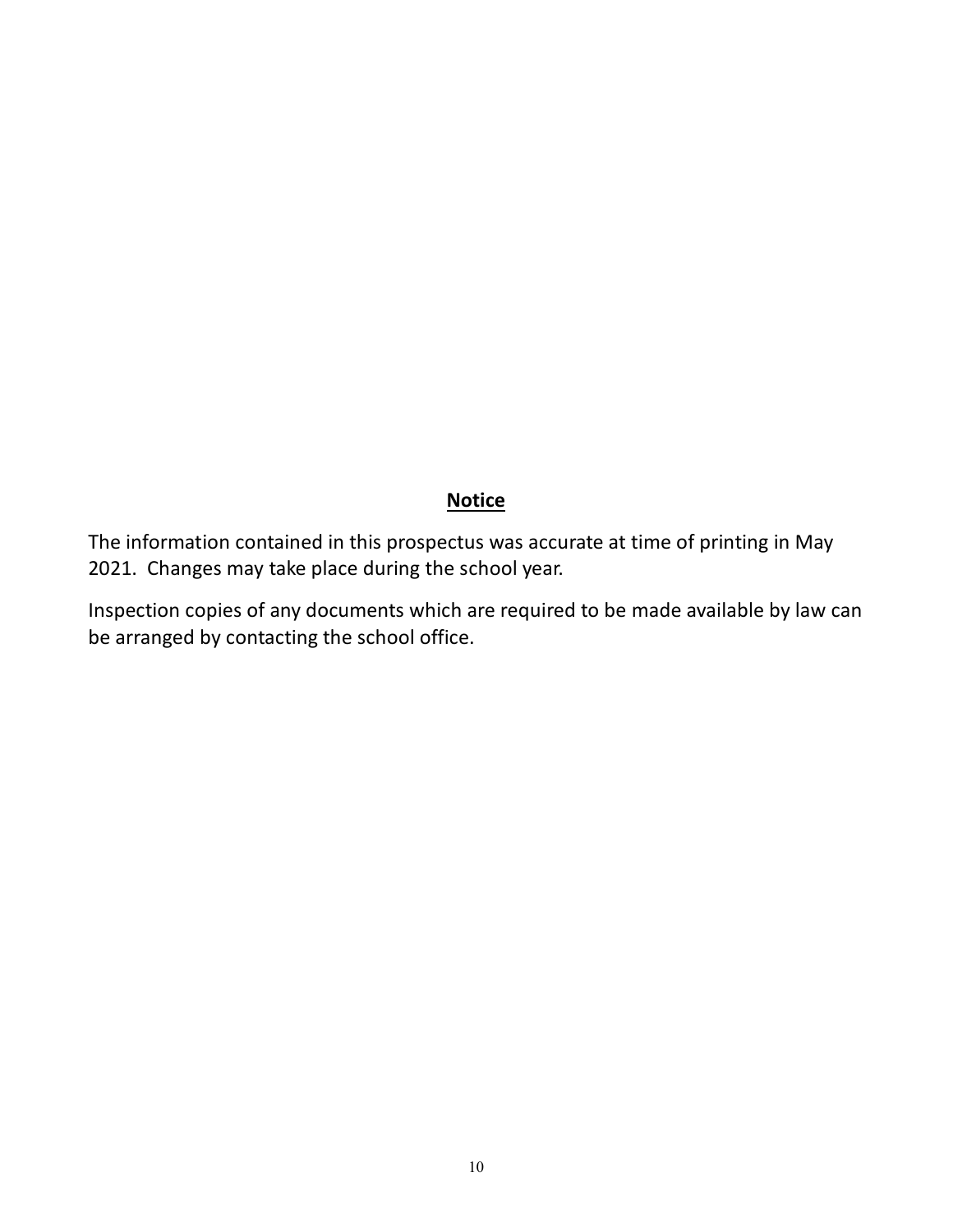## **Members of the Governing Body**

| Mrs C Cloake         | Chair                       |
|----------------------|-----------------------------|
| Cllr C Sweeney       | Vice Chair                  |
| Mrs G Talbot         | Headteacher                 |
| Mrs R Hydes          | Teacher Governor            |
| Mrs C Heaton         | <b>Community Governor</b>   |
| Mr D Shinks          | <b>Parent Governor</b>      |
|                      | <b>Parent Governor</b>      |
| <b>Rev R Sheehan</b> | <b>Foundation Governor</b>  |
| Mrs S Edwards        | Clerk to the Governing Body |

Full Governing Body meetings are open to the public, subject to the provisions identified within 1.6 (Guidance on Public Access to Governing Body Meetings).